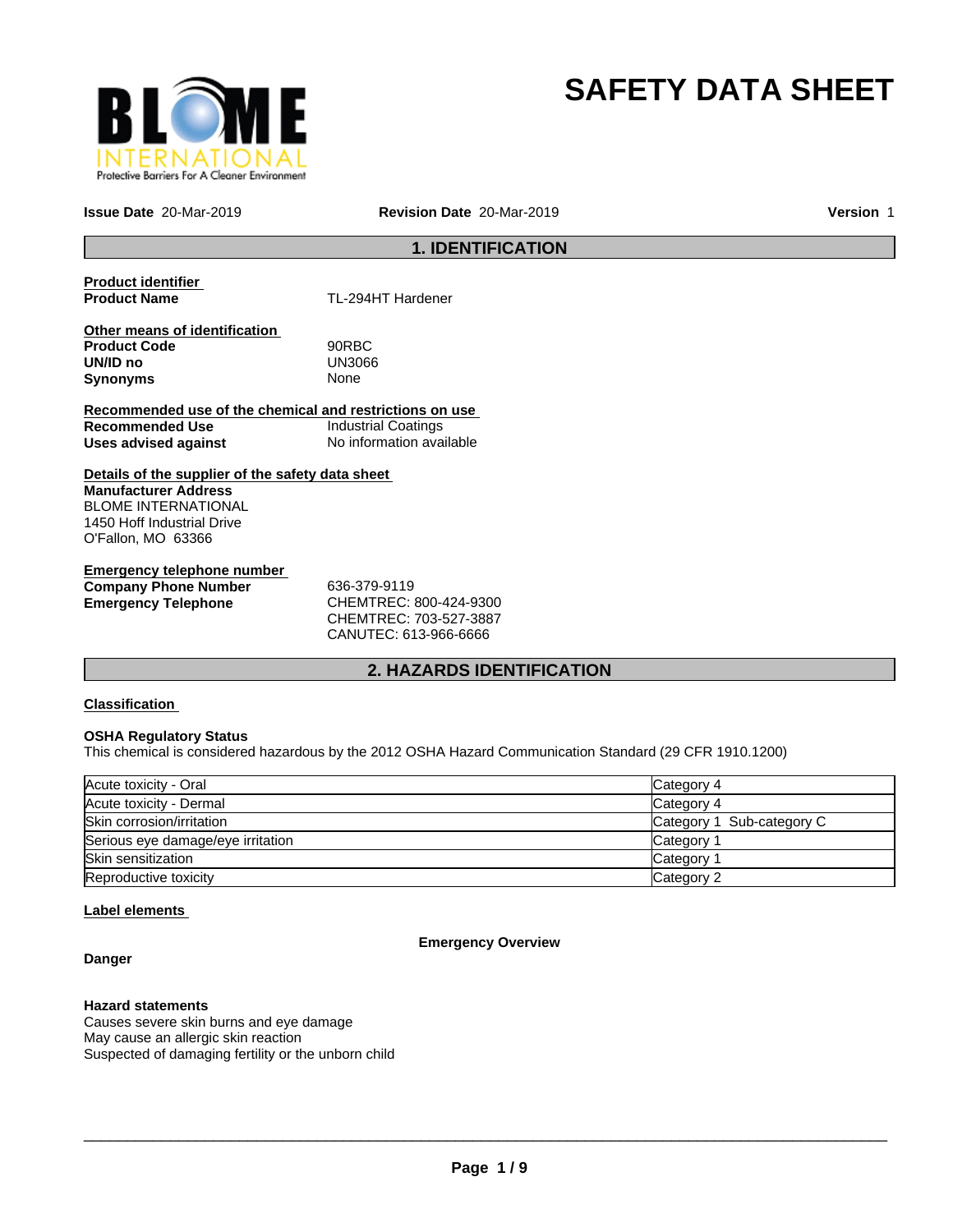

**Appearance** viscous **Physical state** liquid **Odor** Amine

 $\overline{\phantom{a}}$  ,  $\overline{\phantom{a}}$  ,  $\overline{\phantom{a}}$  ,  $\overline{\phantom{a}}$  ,  $\overline{\phantom{a}}$  ,  $\overline{\phantom{a}}$  ,  $\overline{\phantom{a}}$  ,  $\overline{\phantom{a}}$  ,  $\overline{\phantom{a}}$  ,  $\overline{\phantom{a}}$  ,  $\overline{\phantom{a}}$  ,  $\overline{\phantom{a}}$  ,  $\overline{\phantom{a}}$  ,  $\overline{\phantom{a}}$  ,  $\overline{\phantom{a}}$  ,  $\overline{\phantom{a}}$ 

#### **Precautionary Statements - Prevention**

Obtain special instructions before use Do not handle until all safety precautions have been read and understood Use personal protective equipment as required Wash face, hands and any exposed skin thoroughly after handling Do not eat, drink or smoke when using this product Do not breathe dust/fume/gas/mist/vapors/spray Contaminated work clothing should not be allowed out of the workplace Wear protective gloves

#### **Precautionary Statements - Response**

Immediately call a POISON CENTER or doctor/physician IF IN EYES: Rinse cautiously with water for several minutes. Remove contact lenses, if present and easy to do. Continue rinsing Immediately call a POISON CENTER or doctor/physician Call a POISON CENTER or doctor/physician if you feel unwell Wash contaminated clothing before reuse IF ON SKIN (or hair): Remove/Take off immediately all contaminated clothing. Rinse skin with water/shower If skin irritation or rash occurs: Get medical advice/attention IF INHALED: Remove victim to fresh air and keep at rest in a position comfortable for breathing Immediately call a POISON CENTER or doctor/physician IF SWALLOWED: Call a POISON CENTER or doctor/physician if you feel unwell Rinse mouth Do NOT induce vomiting

#### **Precautionary Statements - Storage**

Store locked up

#### **Precautionary Statements - Disposal**

Dispose of contents/container to an approved waste disposal plant

#### **Hazards not otherwise classified (HNOC)**

#### Not applicable

#### **Other Information**

Toxic to aquatic life with long lasting effects. Harmful to aquatic life.

#### **Unknown acute toxicity**

0% of the mixture consists of ingredient(s) of unknown toxicity

#### **3. COMPOSITION/INFORMATION ON INGREDIENTS**

#### **Substance**

Not applicable

#### **Mixture**

| <b>Chemical Name</b>                | <b>CAS No</b>       | Weight-%         |
|-------------------------------------|---------------------|------------------|
| Cyclohexanamine, 4,4-methylenebis-* | 1761-71-3           | $30 - 60$        |
| Diethylenetriamine *                | $1 - 40 - 0$<br>111 | 15 - 40          |
| Bisphenol A *                       | 80-05-7             | -30<br>10<br>. . |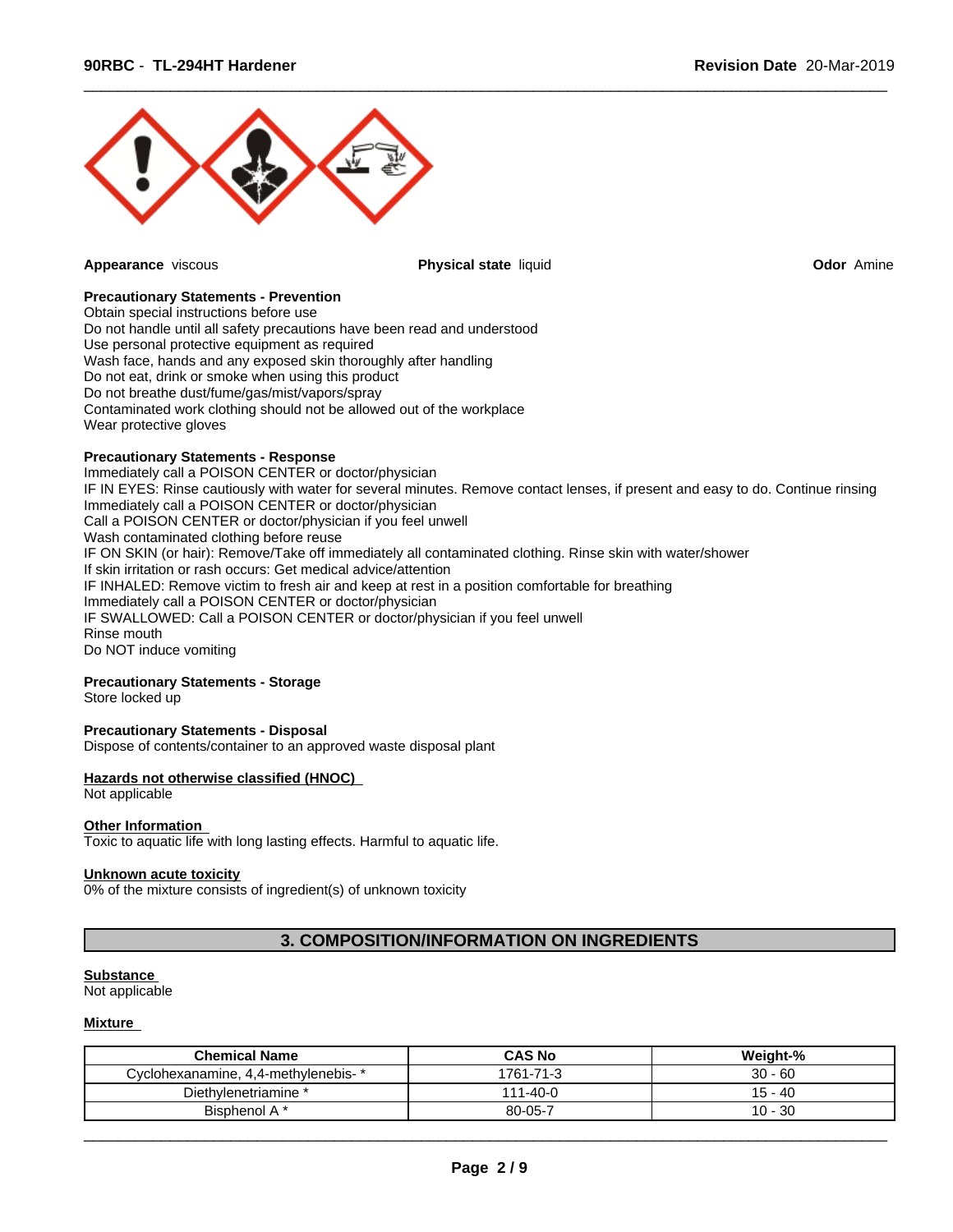|                                                                            | 112926-00-8<br>$1 - 5$<br>Silica, amorphous, precipitated and gel *                                                                                                                                                                                                                                                                        |                                                                                                                                                                                  |  |  |
|----------------------------------------------------------------------------|--------------------------------------------------------------------------------------------------------------------------------------------------------------------------------------------------------------------------------------------------------------------------------------------------------------------------------------------|----------------------------------------------------------------------------------------------------------------------------------------------------------------------------------|--|--|
|                                                                            |                                                                                                                                                                                                                                                                                                                                            | *The exact percentage (concentration) of composition has been withheld as a trade secret.                                                                                        |  |  |
|                                                                            |                                                                                                                                                                                                                                                                                                                                            | <b>4. FIRST AID MEASURES</b>                                                                                                                                                     |  |  |
| <b>Description of first aid measures</b>                                   |                                                                                                                                                                                                                                                                                                                                            |                                                                                                                                                                                  |  |  |
| <b>General advice</b>                                                      | shoes.                                                                                                                                                                                                                                                                                                                                     | Call 911 or emergency medical service. Remove and isolate contaminated clothing and                                                                                              |  |  |
| Eye contact                                                                | immediately.                                                                                                                                                                                                                                                                                                                               | Rinse immediately with plenty of water, also under the eyelids, for at least 15 minutes.<br>Remove contact lenses, if present and easy to do. Continue rinsing. Call a physician |  |  |
| <b>Skin contact</b>                                                        | Wash off immediately with soap and plenty of water while removing all contaminated<br>clothes and shoes. For minor skin contact, avoid spreading material on unaffected skin. If<br>skin irritation persists, call a physician.                                                                                                            |                                                                                                                                                                                  |  |  |
| <b>Inhalation</b>                                                          | Remove to fresh air. If breathing is irregular or stopped, administer artificial respiration.<br>Avoid direct contact with skin. Use barrier to give mouth-to-mouth resuscitation. If<br>symptoms persist, call a physician.                                                                                                               |                                                                                                                                                                                  |  |  |
| Ingestion                                                                  | Call a physician or poison control center immediately. Rinse mouth. Drink plenty of water.<br>Do not induce vomiting without medical advice.                                                                                                                                                                                               |                                                                                                                                                                                  |  |  |
| Self-protection of the first aider                                         | Ensure that medical personnel are aware of the material(s) involved and take precautions to<br>protect themselves. Do not use mouth-to-mouth method if victim ingested or inhaled the<br>substance; give artificial respiration with the aid of a pocket mask equipped with a one-way<br>valve or other proper respiratory medical device. |                                                                                                                                                                                  |  |  |
| Most important symptoms and effects, both acute and delayed                |                                                                                                                                                                                                                                                                                                                                            |                                                                                                                                                                                  |  |  |
| <b>Symptoms</b>                                                            | Causes skin and eye burns. May result in permanent damage including blindness. May<br>cause allergic skin reaction. Coughing and/ or wheezing.                                                                                                                                                                                             |                                                                                                                                                                                  |  |  |
| Indication of any immediate medical attention and special treatment needed |                                                                                                                                                                                                                                                                                                                                            |                                                                                                                                                                                  |  |  |
| Note to physicians                                                         | Keep victim warm and quiet. Effects of exposure (inhalation, ingestion or skin contact) to<br>substance may be delayed. Treat symptomatically.                                                                                                                                                                                             |                                                                                                                                                                                  |  |  |
|                                                                            |                                                                                                                                                                                                                                                                                                                                            | <b>5. FIRE-FIGHTING MEASURES</b>                                                                                                                                                 |  |  |

 $\overline{\phantom{a}}$  ,  $\overline{\phantom{a}}$  ,  $\overline{\phantom{a}}$  ,  $\overline{\phantom{a}}$  ,  $\overline{\phantom{a}}$  ,  $\overline{\phantom{a}}$  ,  $\overline{\phantom{a}}$  ,  $\overline{\phantom{a}}$  ,  $\overline{\phantom{a}}$  ,  $\overline{\phantom{a}}$  ,  $\overline{\phantom{a}}$  ,  $\overline{\phantom{a}}$  ,  $\overline{\phantom{a}}$  ,  $\overline{\phantom{a}}$  ,  $\overline{\phantom{a}}$  ,  $\overline{\phantom{a}}$ 

#### **Suitable extinguishing media**

Use extinguishing measures that are appropriate to local circumstances and the surrounding environment. Dry chemical, CO2, alcohol-resistant foam or water spray. Move containers from fire area if you can do it without risk.

**Unsuitable extinguishing media** Do not use a solid water stream as it may scatter and spread fire.

#### **Specific hazards arising from the chemical**

The product causes burns of eyes, skin and mucous membranes. Thermal decomposition can lead to release of irritating and toxic gases and vapors. Runoff may pollute waterways.

**Explosion data Sensitivity to Mechanical Impact** None. **Sensitivity to Static Discharge** None.

#### **Protective equipment and precautions for firefighters**

As in any fire, wear self-contained breathing apparatus pressure-demand, MSHA/NIOSH (approved or equivalent) and full protective gear.

#### **6. ACCIDENTAL RELEASE MEASURES**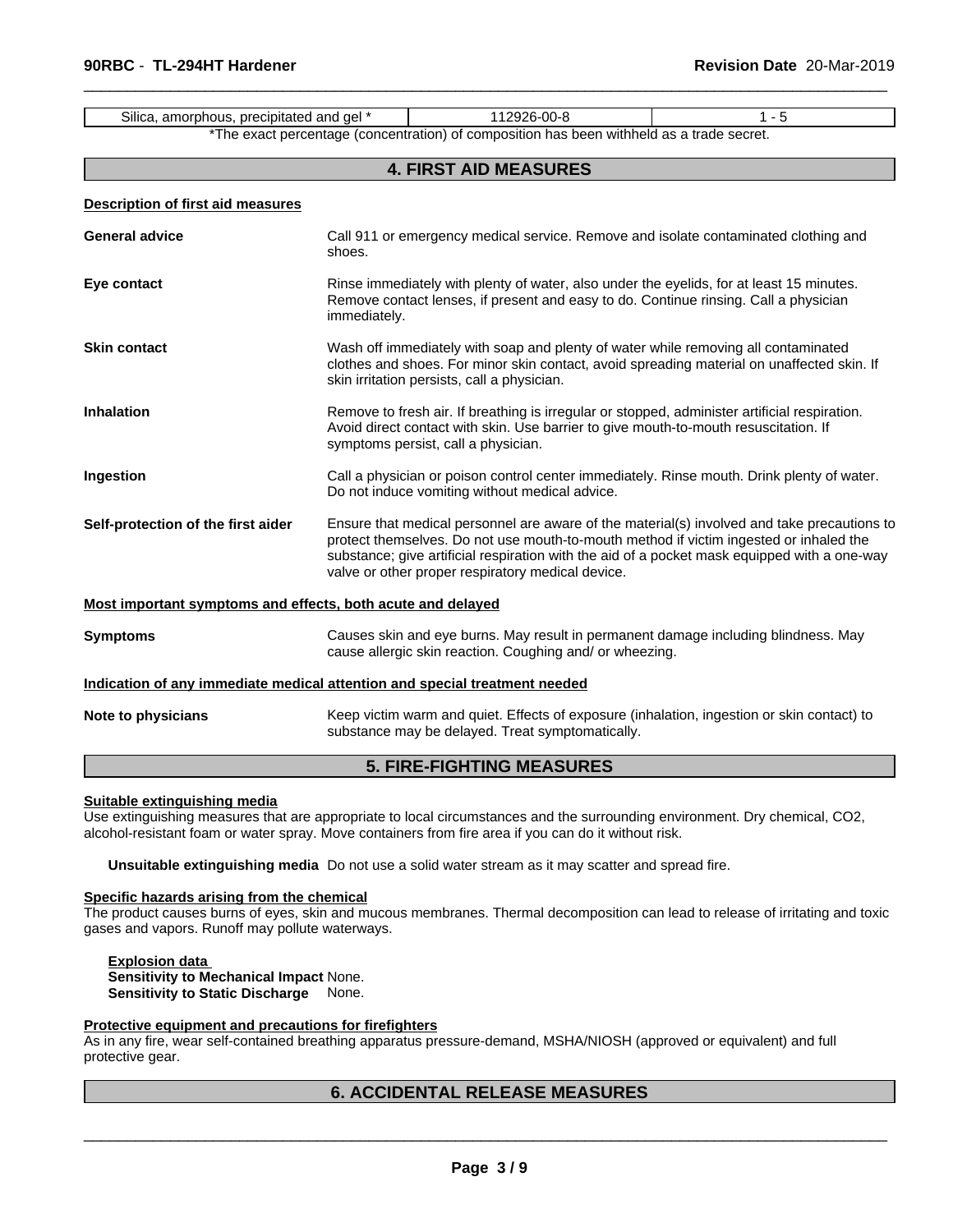#### **Personal precautions, protective equipment and emergency procedures**

| <b>Personal precautions</b>                                  | Remove all sources of ignition. Evacuate personnel to safe areas. Ensure adequate<br>ventilation, especially in confined areas. Use personal protective equipment as required.<br>Keep people away from and upwind of spill/leak.                          |  |  |  |  |
|--------------------------------------------------------------|------------------------------------------------------------------------------------------------------------------------------------------------------------------------------------------------------------------------------------------------------------|--|--|--|--|
| <b>Environmental precautions</b>                             |                                                                                                                                                                                                                                                            |  |  |  |  |
| <b>Environmental precautions</b>                             | Prevent entry into waterways, sewers, basements or confined areas.                                                                                                                                                                                         |  |  |  |  |
| Methods and material for containment and cleaning up         |                                                                                                                                                                                                                                                            |  |  |  |  |
| <b>Methods for containment</b>                               | Absorb or cover with dry earth, sand or other non-combustible material and transfer to<br>containers.                                                                                                                                                      |  |  |  |  |
| Methods for cleaning up                                      | Cover liquid spill with sand, earth or other non-combustible absorbent material. Use<br>personal protective equipment as required. Dam up. Take up mechanically, placing in<br>appropriate containers for disposal. Clean contaminated surface thoroughly. |  |  |  |  |
|                                                              | 7. HANDLING AND STORAGE                                                                                                                                                                                                                                    |  |  |  |  |
| <b>Precautions for safe handling</b>                         |                                                                                                                                                                                                                                                            |  |  |  |  |
| Advice on safe handling                                      | Avoid contact with skin, eyes or clothing. Use personal protective equipment as required.<br>Wash contaminated clothing before reuse. Do not breathe dust/fume/gas/mist/vapors/spray.<br>Do not eat, drink or smoke when using this product.               |  |  |  |  |
| Conditions for safe storage, including any incompatibilities |                                                                                                                                                                                                                                                            |  |  |  |  |
| <b>Storage Conditions</b>                                    | Keep container tightly closed in a dry and well-ventilated place. Keep out of the reach of<br>children.                                                                                                                                                    |  |  |  |  |
| Incompatible materials                                       | Strong oxidizing agents. Strong acids. Strong bases.                                                                                                                                                                                                       |  |  |  |  |
|                                                              |                                                                                                                                                                                                                                                            |  |  |  |  |

 $\overline{\phantom{a}}$  ,  $\overline{\phantom{a}}$  ,  $\overline{\phantom{a}}$  ,  $\overline{\phantom{a}}$  ,  $\overline{\phantom{a}}$  ,  $\overline{\phantom{a}}$  ,  $\overline{\phantom{a}}$  ,  $\overline{\phantom{a}}$  ,  $\overline{\phantom{a}}$  ,  $\overline{\phantom{a}}$  ,  $\overline{\phantom{a}}$  ,  $\overline{\phantom{a}}$  ,  $\overline{\phantom{a}}$  ,  $\overline{\phantom{a}}$  ,  $\overline{\phantom{a}}$  ,  $\overline{\phantom{a}}$ 

#### **8. EXPOSURE CONTROLS/PERSONAL PROTECTION**

#### **Control parameters**

#### **Exposure Guidelines** .

| <b>Chemical Name</b>                | <b>ACGIH TLV</b> | <b>OSHA PEL</b>                     | <b>NIOSH IDLH</b>       |
|-------------------------------------|------------------|-------------------------------------|-------------------------|
| Diethylenetriamine                  | TWA: 1 ppm       |                                     | TWA: 1 ppm              |
| $111 - 40 - 0$                      |                  |                                     | TWA: $4 \text{ ma/m}^3$ |
| Silica, amorphous, precipitated and |                  | TWA: 20 mppcf                       |                         |
| gel                                 |                  | (80)/(% SiO2) mg/m <sup>3</sup> TWA |                         |
| 112926-00-8                         |                  |                                     |                         |

*NIOSH IDLH Immediately Dangerous to Life or Health*

#### **Appropriate engineering controls**

| Showers              |
|----------------------|
| Eyewash stations     |
| Ventilation systems. |
|                      |

#### **Individual protection measures, such as personal protective equipment**

| <b>Eye/face protection</b>    | Tight sealing safety goggles.                                                                                                                                                                                                                                                                                                    |
|-------------------------------|----------------------------------------------------------------------------------------------------------------------------------------------------------------------------------------------------------------------------------------------------------------------------------------------------------------------------------|
| Skin and body protection      | Wear protective gloves and protective clothing.                                                                                                                                                                                                                                                                                  |
| <b>Respiratory protection</b> | If exposure limits are exceeded or irritation is experienced, NIOSH/MSHA approved<br>respiratory protection should be worn. Positive-pressure supplied air respirators may be<br>required for high airborne contaminant concentrations. Respiratory protection must be<br>provided in accordance with current local regulations. |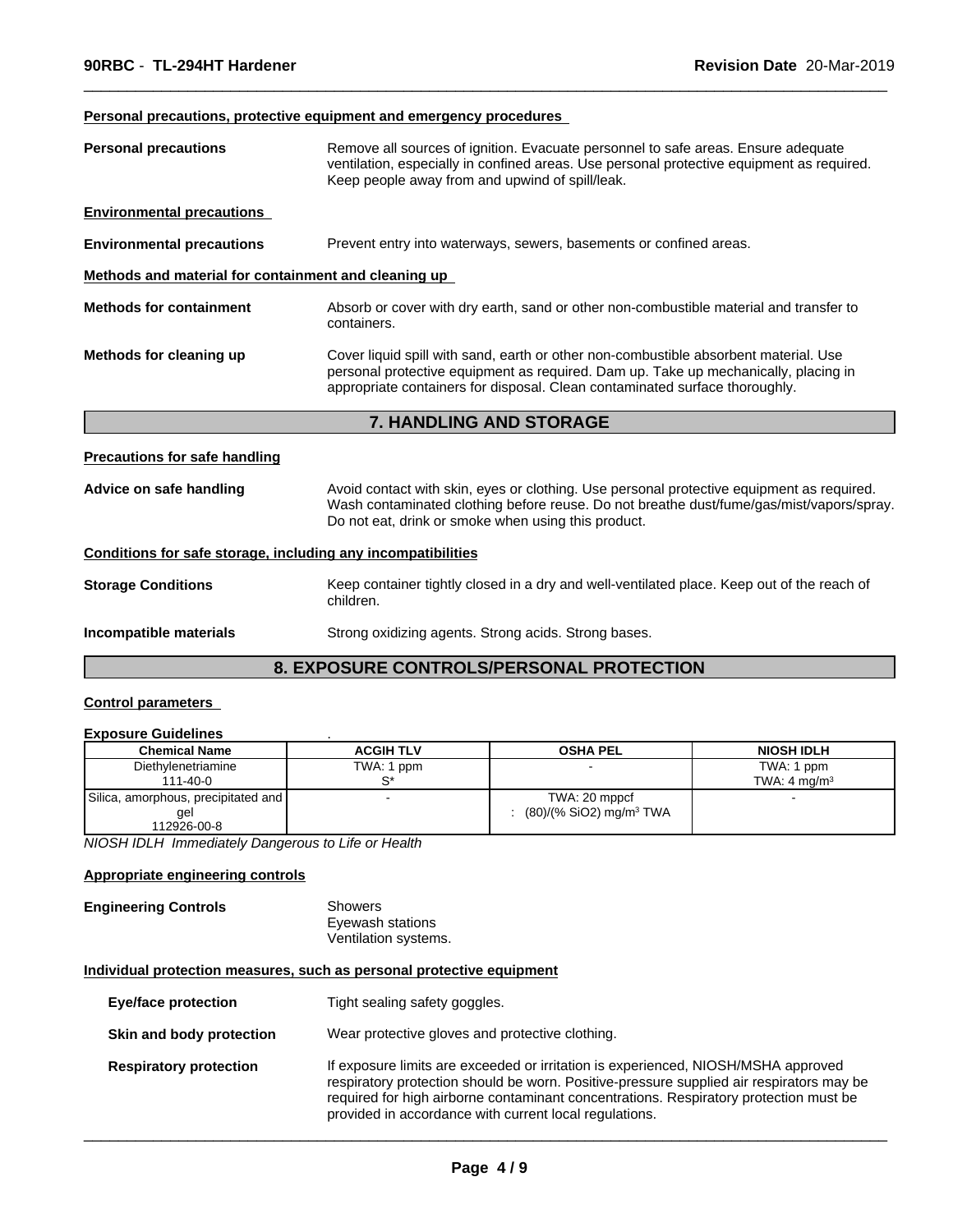**General Hygiene Considerations** Handle in accordance with good industrial hygiene and safety practice.

 $\overline{\phantom{a}}$  ,  $\overline{\phantom{a}}$  ,  $\overline{\phantom{a}}$  ,  $\overline{\phantom{a}}$  ,  $\overline{\phantom{a}}$  ,  $\overline{\phantom{a}}$  ,  $\overline{\phantom{a}}$  ,  $\overline{\phantom{a}}$  ,  $\overline{\phantom{a}}$  ,  $\overline{\phantom{a}}$  ,  $\overline{\phantom{a}}$  ,  $\overline{\phantom{a}}$  ,  $\overline{\phantom{a}}$  ,  $\overline{\phantom{a}}$  ,  $\overline{\phantom{a}}$  ,  $\overline{\phantom{a}}$ 

#### **9. PHYSICAL AND CHEMICAL PROPERTIES**

#### **Information on basic physical and chemical properties**

| <b>Physical state</b><br>Appearance<br>Color                                                                                      | liquid<br>viscous<br>amber                                                                                              | Odor<br><b>Odor threshold</b>    | Amine<br>No information available |
|-----------------------------------------------------------------------------------------------------------------------------------|-------------------------------------------------------------------------------------------------------------------------|----------------------------------|-----------------------------------|
| <b>Property</b><br>рH<br>Melting point / freezing point<br>Boiling point / boiling range                                          | <b>Values</b><br>No information available<br>No information available<br>> 120 °C / 248 °F                              | Remarks • Method                 |                                   |
| <b>Flash point</b><br><b>Evaporation rate</b><br>Flammability (solid, gas)<br><b>Flammability Limit in Air</b>                    | > 100 °C / 212 °F<br>No information available<br>No information available                                               | Pensky-Martens Closed Cup (PMCC) |                                   |
| <b>Upper flammability limit:</b><br>Lower flammability limit:<br>Vapor pressure                                                   | No information available<br>No information available<br>No information available<br>No information available            |                                  |                                   |
| <b>Vapor density</b><br><b>Relative density</b><br><b>Water solubility</b><br>Solubility in other solvents                        | 0.96<br>dispersible<br>No information available                                                                         |                                  |                                   |
| <b>Partition coefficient</b><br><b>Autoignition temperature</b><br><b>Decomposition temperature</b><br><b>Kinematic viscosity</b> | No information available<br>No information available<br>No information available<br>No information available            |                                  |                                   |
| <b>Dynamic viscosity</b><br><b>Explosive properties</b><br><b>Oxidizing properties</b>                                            | No information available<br>Not an explosive<br>Not applicable                                                          |                                  |                                   |
| <b>Other Information</b>                                                                                                          |                                                                                                                         |                                  |                                   |
| Softening point<br><b>Molecular weight</b><br>VOC Content (%)<br><b>Density</b><br><b>Bulk density</b>                            | No information available<br>No information available<br>$0$ g/L<br>No information available<br>No information available |                                  |                                   |

#### **10. STABILITY AND REACTIVITY**

#### **Reactivity**

No data available

**Chemical stability** Stable under recommended storage conditions. **Possibility of Hazardous Reactions** Hazardous polymerization does not occur. **Conditions to avoid** Elevated Temperature. Incompatible materials. **Incompatible materials** Strong oxidizing agents. Strong acids. Strong bases. **Hazardous Decomposition Products** Thermal decomposition can lead to release of irritating and toxic gases and vapors.

#### **11. TOXICOLOGICAL INFORMATION**

#### **Information on likely routes of exposure**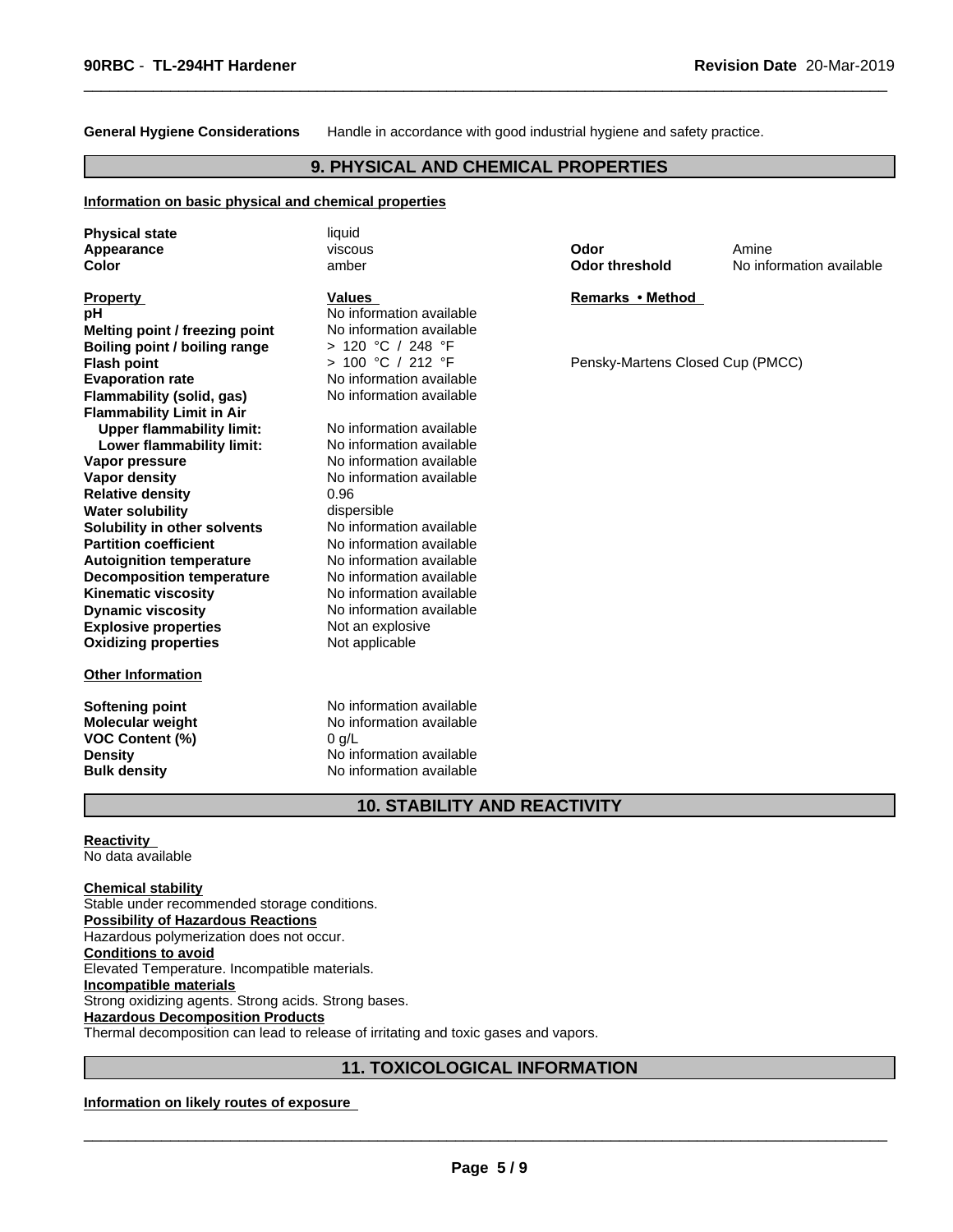#### **Product Information**

| <b>Inhalation</b>   | May cause irritation.                                                                                         |
|---------------------|---------------------------------------------------------------------------------------------------------------|
| Eye contact         | Corrosive to the eyes and may cause severe damage including blindness.                                        |
| <b>Skin contact</b> | May cause burns. Repeated or prolonged skin contact may cause allergic reactions with<br>susceptible persons. |

 $\overline{\phantom{a}}$  ,  $\overline{\phantom{a}}$  ,  $\overline{\phantom{a}}$  ,  $\overline{\phantom{a}}$  ,  $\overline{\phantom{a}}$  ,  $\overline{\phantom{a}}$  ,  $\overline{\phantom{a}}$  ,  $\overline{\phantom{a}}$  ,  $\overline{\phantom{a}}$  ,  $\overline{\phantom{a}}$  ,  $\overline{\phantom{a}}$  ,  $\overline{\phantom{a}}$  ,  $\overline{\phantom{a}}$  ,  $\overline{\phantom{a}}$  ,  $\overline{\phantom{a}}$  ,  $\overline{\phantom{a}}$ 

**Ingestion** Can burn mouth, throat, and stomach.

| <b>Chemical Name</b>                               | Oral LD50            | Dermal LD50            | <b>Inhalation LC50</b>              |
|----------------------------------------------------|----------------------|------------------------|-------------------------------------|
| Cyclohexanamine,<br>4,4-methylenebis-<br>1761-71-3 | $= 1000$ mg/kg (Rat) |                        |                                     |
| Diethylenetriamine<br>  111-40-0                   | $= 1080$ mg/kg (Rat) | $= 672$ mg/kg (Rabbit) | $= 70$ mg/L (Rat) 4 h               |
| <b>Bisphenol A</b><br>$180 - 05 - 7$               | $=$ 3300 mg/kg (Rat) | $=$ 3 mL/kg (Rabbit)   | $> 170$ mg/m <sup>3</sup> (Rat) 6 h |

#### **Information on toxicological effects**

**Symptoms** May cause an allergic skin reaction. Causes skin burns. May cause redness and tearing of the eyes. May result in permanent damage including blindness. Coughing and/ or wheezing.

#### **Delayed and immediate effects as well as chronic effects from short and long-term exposure**

| <b>Sensitization</b>                                                          |                                                                   | May cause sensitization in susceptible persons.                   |            |             |
|-------------------------------------------------------------------------------|-------------------------------------------------------------------|-------------------------------------------------------------------|------------|-------------|
| <b>Germ cell mutagenicity</b>                                                 | Based on available data, the classification criteria are not met. |                                                                   |            |             |
| Carcinogenicity                                                               |                                                                   | Based on available data, the classification criteria are not met. |            |             |
| <b>Chemical Name</b>                                                          | <b>ACGIH</b>                                                      | <b>IARC</b>                                                       | <b>NTP</b> | <b>OSHA</b> |
| Silica, amorphous,                                                            |                                                                   | Group 3                                                           |            |             |
| precipitated and gel                                                          |                                                                   |                                                                   |            |             |
| 112926-00-8                                                                   |                                                                   |                                                                   |            |             |
|                                                                               | IARC (International Agency for Research on Cancer)                |                                                                   |            |             |
| Not classifiable as a human carcinogen                                        |                                                                   |                                                                   |            |             |
| <b>Reproductive toxicity</b>                                                  |                                                                   | Contains a known or suspected reproductive toxin.                 |            |             |
| <b>STOT - single exposure</b>                                                 | Target Organs. Respiratory system. Eyes. Skin.                    |                                                                   |            |             |
| <b>STOT - repeated exposure</b>                                               | Based on available data, the classification criteria are not met. |                                                                   |            |             |
| <b>Target Organ Effects</b>                                                   | Eyes, Respiratory system, Skin.                                   |                                                                   |            |             |
| <b>Aspiration hazard</b>                                                      |                                                                   | Based on available data, the classification criteria are not met. |            |             |
| Numerical measures of toxicity - Product Information                          |                                                                   |                                                                   |            |             |
| The following values are calculated based on chapter 3.1 of the GHS document. |                                                                   |                                                                   |            |             |

| ATEmix (oral)                 | 1,114.00 mg/kg |
|-------------------------------|----------------|
| ATEmix (dermal)               | 1,403.00 mg/kg |
| ATEmix (inhalation-dust/mist) | 140.00 ma/l    |

#### **12. ECOLOGICAL INFORMATION**

#### **Ecotoxicity**

Harmful to aquatic life with long lasting effects

#### 4 % of the mixture consists of components(s) of unknown hazards to the aquatic environment

| Chemical Name      | Algae/aguatic plants             | Fish                               | <b>Crustacea</b>            |
|--------------------|----------------------------------|------------------------------------|-----------------------------|
| Cyclohexanamine,   |                                  | 46 - 100: 96 h Leuciscus idus mg/L |                             |
| 4,4-methylenebis-  |                                  | LC50 static                        |                             |
| 1761-71-3          |                                  |                                    |                             |
| Diethylenetriamine | 345.6: 96 h Pseudokirchneriella  | 248: 96 h Poecilia reticulata mg/L | 16: 48 h Daphnia magna mg/L |
| $111 - 40 - 0$     | subcapitata mg/L EC50 1164: 72 h | LC50 static 430: 96 h Leuciscus    | EC50 37: 24 h Daphnia magna |
|                    | Pseudokirchneriella subcapitata  | idus mg/L LC50 semi-static 1014:   | ma/L EC50                   |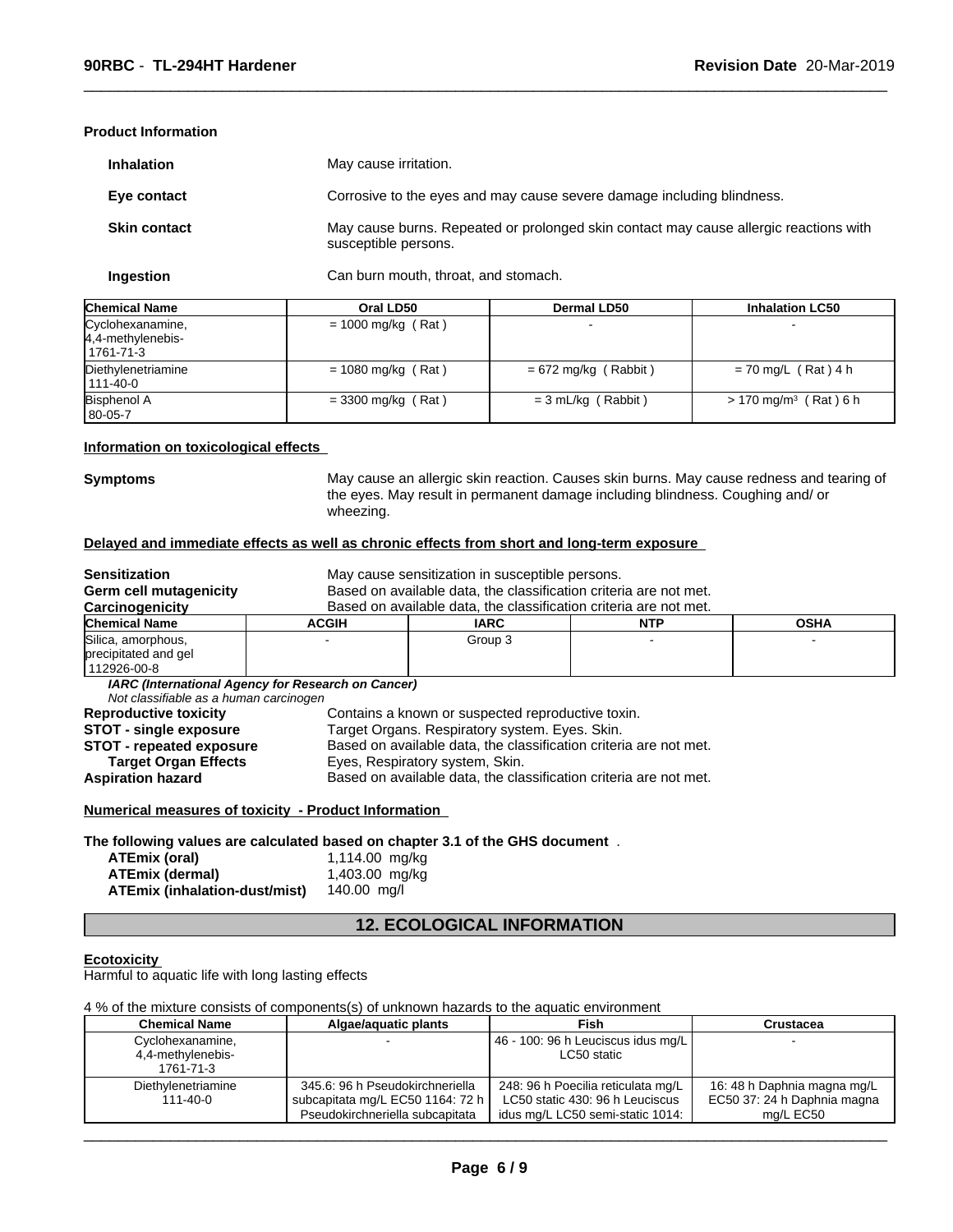|                        | mg/L EC50 592: 96 h<br>Desmodesmus subspicatus mg/L<br>EC50 | 96 h Poecilia reticulata mg/L LC50<br>semi-static                                                                                                                                                                    |                                                                                                                               |
|------------------------|-------------------------------------------------------------|----------------------------------------------------------------------------------------------------------------------------------------------------------------------------------------------------------------------|-------------------------------------------------------------------------------------------------------------------------------|
| Bisphenol A<br>80-05-7 | 2.5: 96 h Pseudokirchneriella<br>subcapitata mg/L EC50      | 3.6 - 5.4: 96 h Pimephales promelas<br>mg/L LC50 flow-through $4.0 - 5.5$ :<br>96 h Pimephales promelas mg/L<br>LC50 static 4: 96 h Oncorhynchus<br>mykiss mg/L LC50 9.9: 96 h<br>Brachydanio rerio mg/L LC50 static | 10.2: 48 h Daphnia magna mg/L<br>EC50 9.2 - 11.4: 48 h Daphnia<br>magna mg/L EC50 Static 3.9: 48 h<br>Daphnia magna mg/L EC50 |

 $\overline{\phantom{a}}$  ,  $\overline{\phantom{a}}$  ,  $\overline{\phantom{a}}$  ,  $\overline{\phantom{a}}$  ,  $\overline{\phantom{a}}$  ,  $\overline{\phantom{a}}$  ,  $\overline{\phantom{a}}$  ,  $\overline{\phantom{a}}$  ,  $\overline{\phantom{a}}$  ,  $\overline{\phantom{a}}$  ,  $\overline{\phantom{a}}$  ,  $\overline{\phantom{a}}$  ,  $\overline{\phantom{a}}$  ,  $\overline{\phantom{a}}$  ,  $\overline{\phantom{a}}$  ,  $\overline{\phantom{a}}$ 

#### **Persistence and degradability**

No information available.

#### **Bioaccumulation**

| <b>Chemical Name</b>                            | <b>Partition coefficient</b> |
|-------------------------------------------------|------------------------------|
| Cyclohexanamine, 4,4-methylenebis-<br>1761-71-3 | 2.03                         |
| Diethylenetriamine<br>111-40-0                  | $-1.3$                       |
| Bisphenol A<br>80-05-7                          | 2.2                          |

#### **Other adverse effects**

No information available

# **13. DISPOSAL CONSIDERATIONS Waste treatment methods**  Disposal should be in accordance with applicable regional, national and local laws and regulations. **Contaminated packaging** Do not reuse container. **US EPA Waste Number D002**

| <b>Chemical Name</b>                      | California Hazardous Waste Status |
|-------------------------------------------|-----------------------------------|
| Diethylenetriamine<br>$1 - 40 - 0$<br>144 | Toxic                             |

### **14. TRANSPORT INFORMATION**

#### **DOT**

| UN/ID no                        | UN3066                  |
|---------------------------------|-------------------------|
| Proper shipping name            | Paint                   |
| <b>Hazard Class</b>             | 8                       |
| <b>Packing Group</b>            | Ш                       |
| <b>Special Provisions</b>       | B52, IB3, T4, TP1, TP29 |
| <b>Description</b>              | UN3066, Paint, 8, III   |
| <b>Emergency Response Guide</b> | 153                     |
| <b>Number</b>                   |                         |
|                                 |                         |

#### **TDG**

| UN/ID no             | UN3066                       |
|----------------------|------------------------------|
| Proper shipping name | Paint                        |
| <b>Hazard Class</b>  | 8                            |
| <b>Packing Group</b> | Ш                            |
| <b>Description</b>   | <b>UN3066. Paint, 8. III</b> |

# **IATA** \_\_\_\_\_\_\_\_\_\_\_\_\_\_\_\_\_\_\_\_\_\_\_\_\_\_\_\_\_\_\_\_\_\_\_\_\_\_\_\_\_\_\_\_\_\_\_\_\_\_\_\_\_\_\_\_\_\_\_\_\_\_\_\_\_\_\_\_\_\_\_\_\_\_\_\_\_\_\_\_\_\_\_\_\_\_\_\_\_\_\_\_\_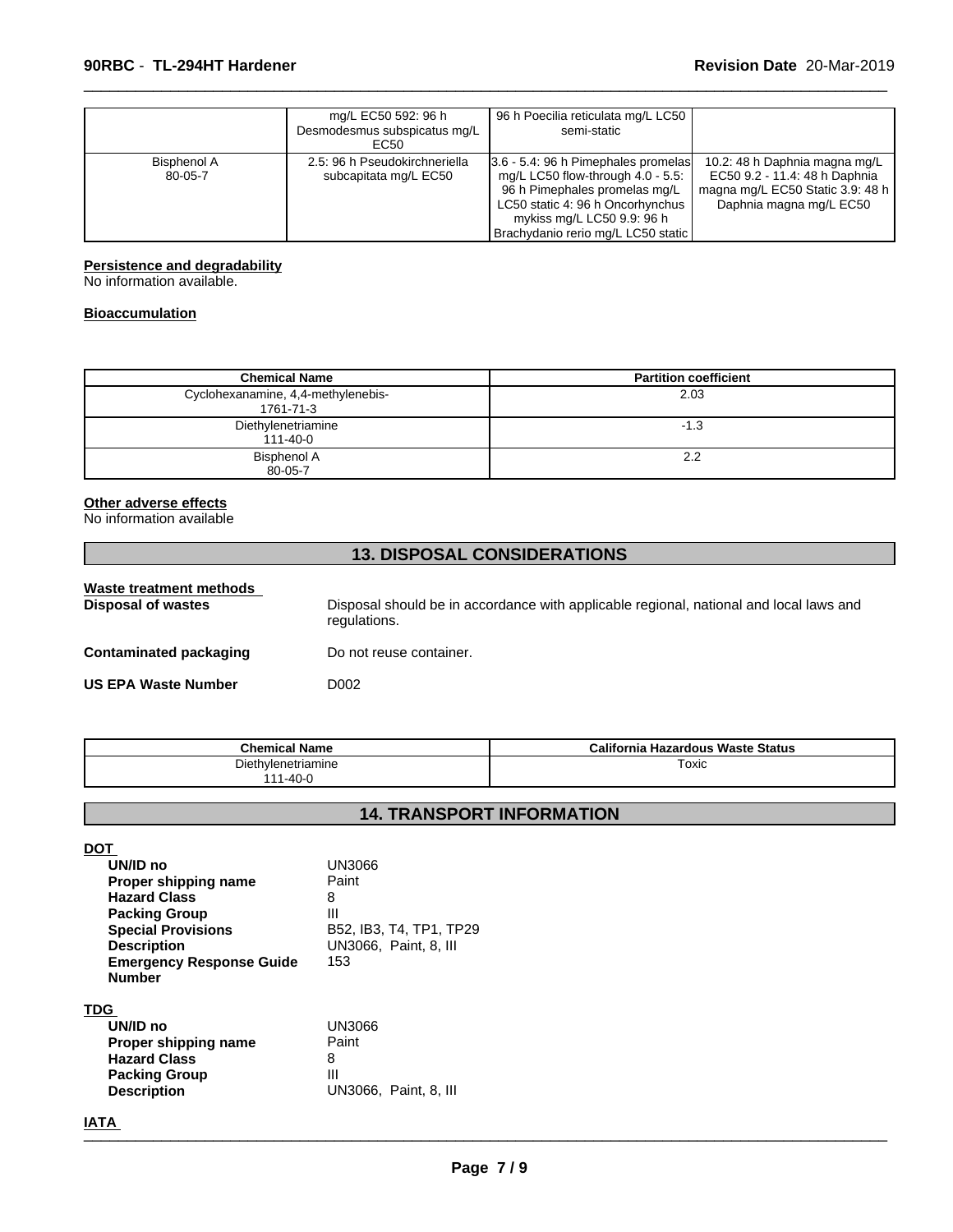| UN/ID no<br>Proper shipping name<br><b>Hazard Class</b><br><b>Packing Group</b><br><b>ERG Code</b><br><b>Special Provisions</b><br><b>Description</b> | UN3066<br>Paint<br>8<br>Ш<br>8L<br>A3, A72, A803, A192<br>UN3066, Paint, 8, III |
|-------------------------------------------------------------------------------------------------------------------------------------------------------|---------------------------------------------------------------------------------|
| <b>IMDG</b>                                                                                                                                           |                                                                                 |
| UN/ID no                                                                                                                                              | UN3066                                                                          |
| Proper shipping name                                                                                                                                  | Paint                                                                           |
| <b>Hazard Class</b>                                                                                                                                   | 8                                                                               |
| <b>Packing Group</b>                                                                                                                                  | Ш                                                                               |
| EmS-No                                                                                                                                                | F-A, S-B                                                                        |
| <b>Special Provisions</b>                                                                                                                             | 163, 223                                                                        |
| <b>Description</b>                                                                                                                                    | UN3066, Paint, 8, III                                                           |

#### **15. REGULATORY INFORMATION**

 $\overline{\phantom{a}}$  ,  $\overline{\phantom{a}}$  ,  $\overline{\phantom{a}}$  ,  $\overline{\phantom{a}}$  ,  $\overline{\phantom{a}}$  ,  $\overline{\phantom{a}}$  ,  $\overline{\phantom{a}}$  ,  $\overline{\phantom{a}}$  ,  $\overline{\phantom{a}}$  ,  $\overline{\phantom{a}}$  ,  $\overline{\phantom{a}}$  ,  $\overline{\phantom{a}}$  ,  $\overline{\phantom{a}}$  ,  $\overline{\phantom{a}}$  ,  $\overline{\phantom{a}}$  ,  $\overline{\phantom{a}}$ 

| <b>International Inventories</b> |          |  |
|----------------------------------|----------|--|
| TSCA                             | Complies |  |
| <b>DSL/NDSL</b>                  | Complies |  |
| <b>EINECS/ELINCS</b>             | Complies |  |
| <b>IECSC</b>                     | Complies |  |
| KECL                             | Complies |  |
| <b>PICCS</b>                     | Complies |  |
| <b>AICS</b>                      | Complies |  |

#### **Legend:**

**TSCA** - United States Toxic Substances Control Act Section 8(b) Inventory **DSL/NDSL** - Canadian Domestic Substances List/Non-Domestic Substances List **EINECS/ELINCS** - European Inventory of Existing Chemical Substances/European List of Notified Chemical Substances **ENCS** - Japan Existing and New Chemical Substances **IECSC** - China Inventory of Existing Chemical Substances **KECL** - Korean Existing and Evaluated Chemical Substances

**PICCS** - Philippines Inventory of Chemicals and Chemical Substances

**AICS** - Australian Inventory of Chemical Substances

#### **US Federal Regulations**

#### **SARA 313**

Section 313 of Title III of the Superfund Amendments and Reauthorization Act of 1986 (SARA). This product contains a chemical or chemicals which are subject to the reporting requirements of the Act and Title 40 of the Code of Federal Regulations, Part 372

| <b>Chemical Name</b>                  | <b>SARA 313 - Threshold Values %</b> |
|---------------------------------------|--------------------------------------|
| Bisphenol A - 80-05-7                 | 1.0                                  |
| <b>SARA 311/312 Hazard Categories</b> |                                      |
| Acute health hazard                   | Yes                                  |
| <b>Chronic Health Hazard</b>          | Yes                                  |
| Fire hazard                           | No                                   |
| Sudden release of pressure hazard     | No                                   |
| <b>Reactive Hazard</b>                | No                                   |

#### **CWA (Clean Water Act)**

This product does not contain any substances regulated as pollutants pursuant to the Clean Water Act (40 CFR 122.21 and 40 CFR 122.42)

#### **CERCLA**

This material, as supplied, does not contain any substances regulated as hazardous substances under the Comprehensive Environmental Response Compensation and Liability Act (CERCLA) (40 CFR 302) or the Superfund Amendments and Reauthorization Act (SARA) (40 CFR 355). There may be specific reporting requirements at the local, regional, or state level pertaining to releases of this material